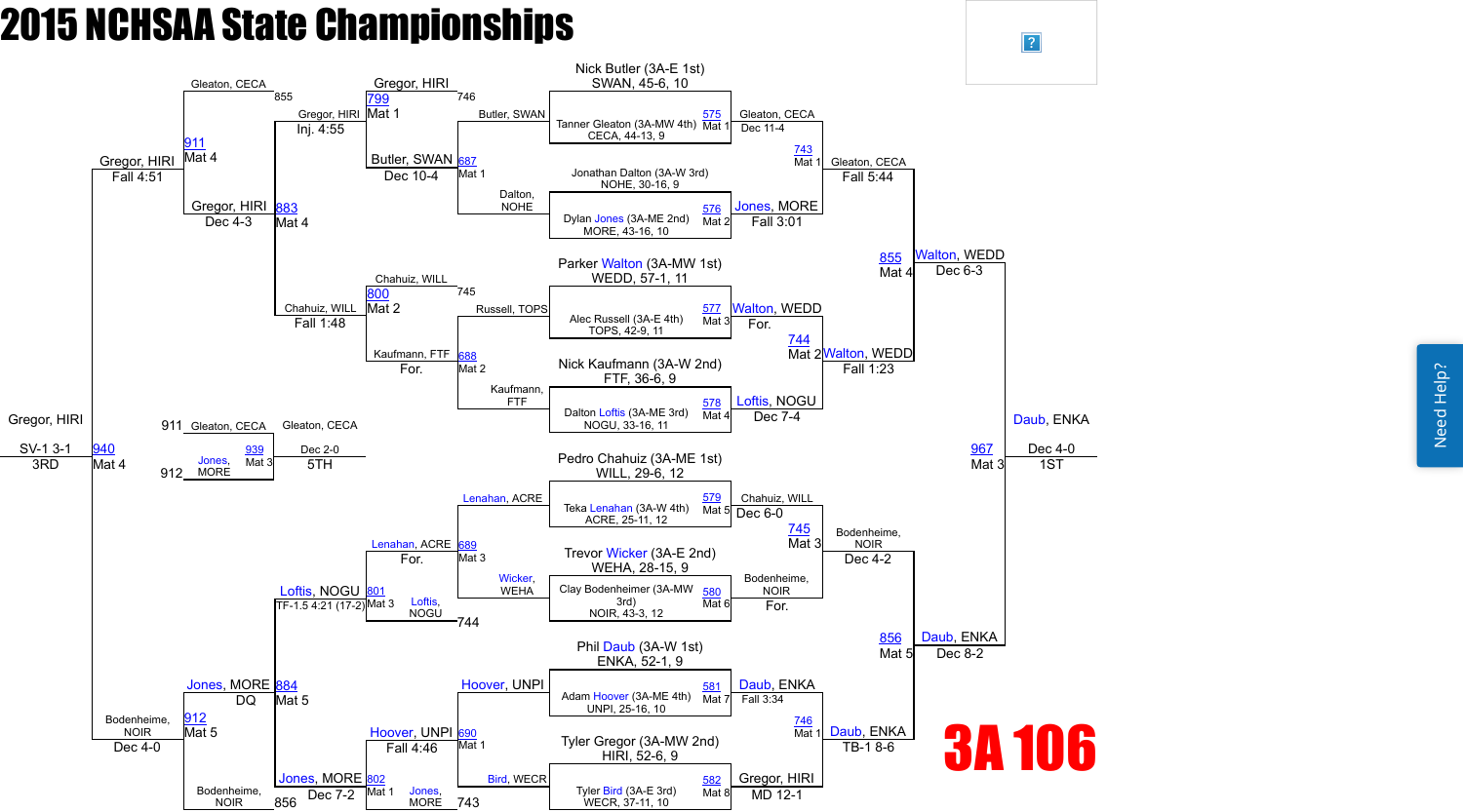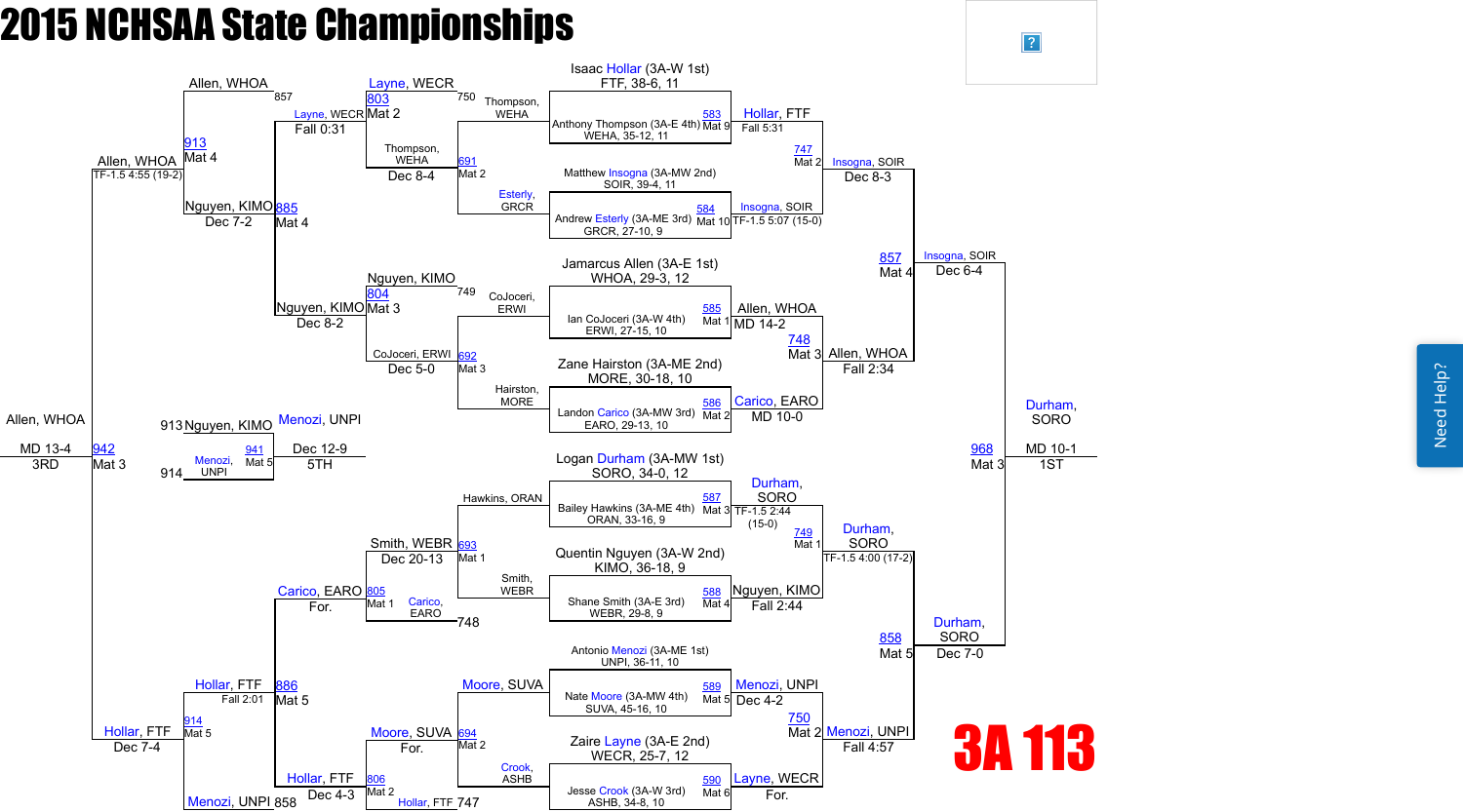Need Help? Need Help?



 $\sqrt{?}$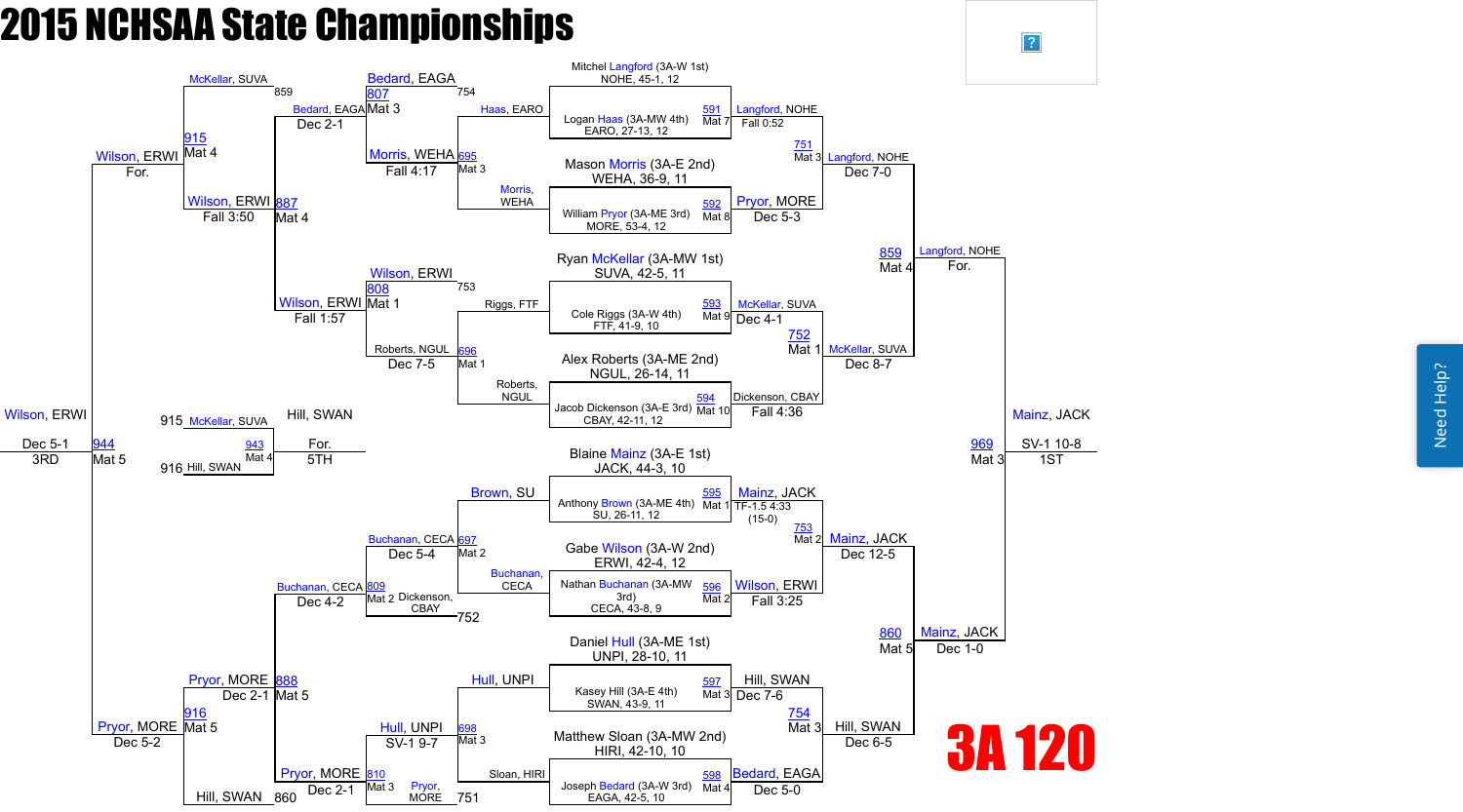Need Help? Need Help?



 $\boxed{?}$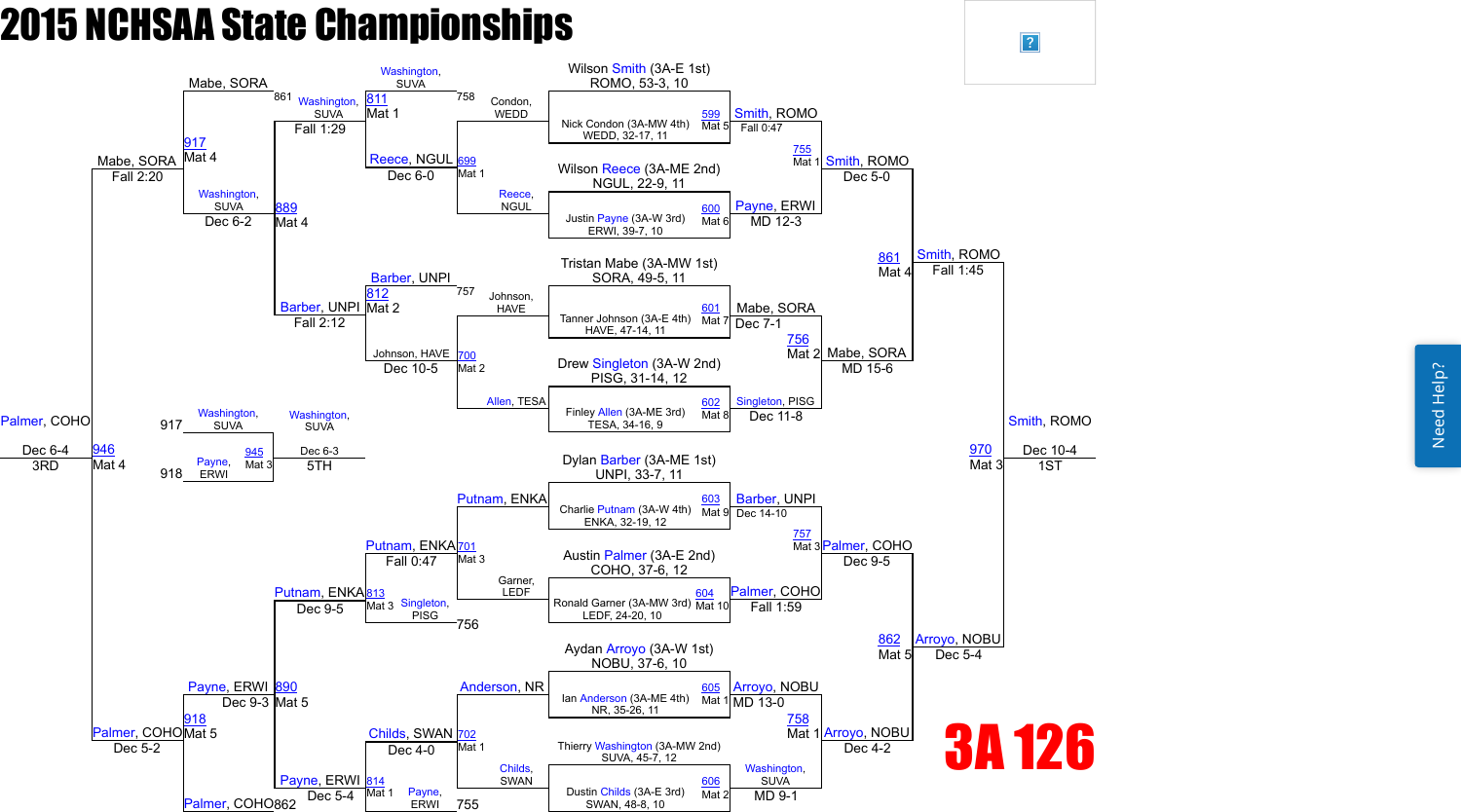

 $\vert$ ?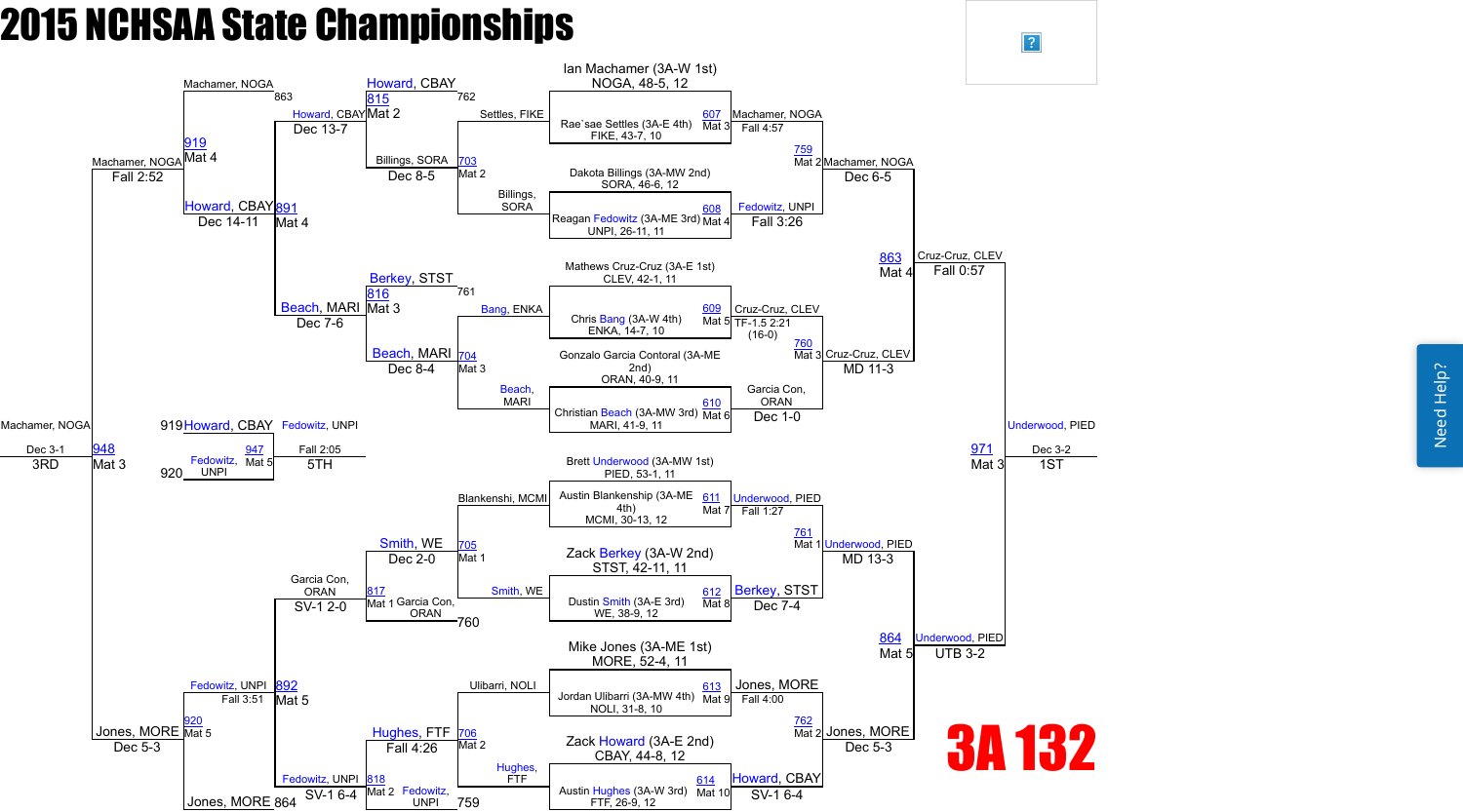Need Help? Need Help?



 $\overline{?}$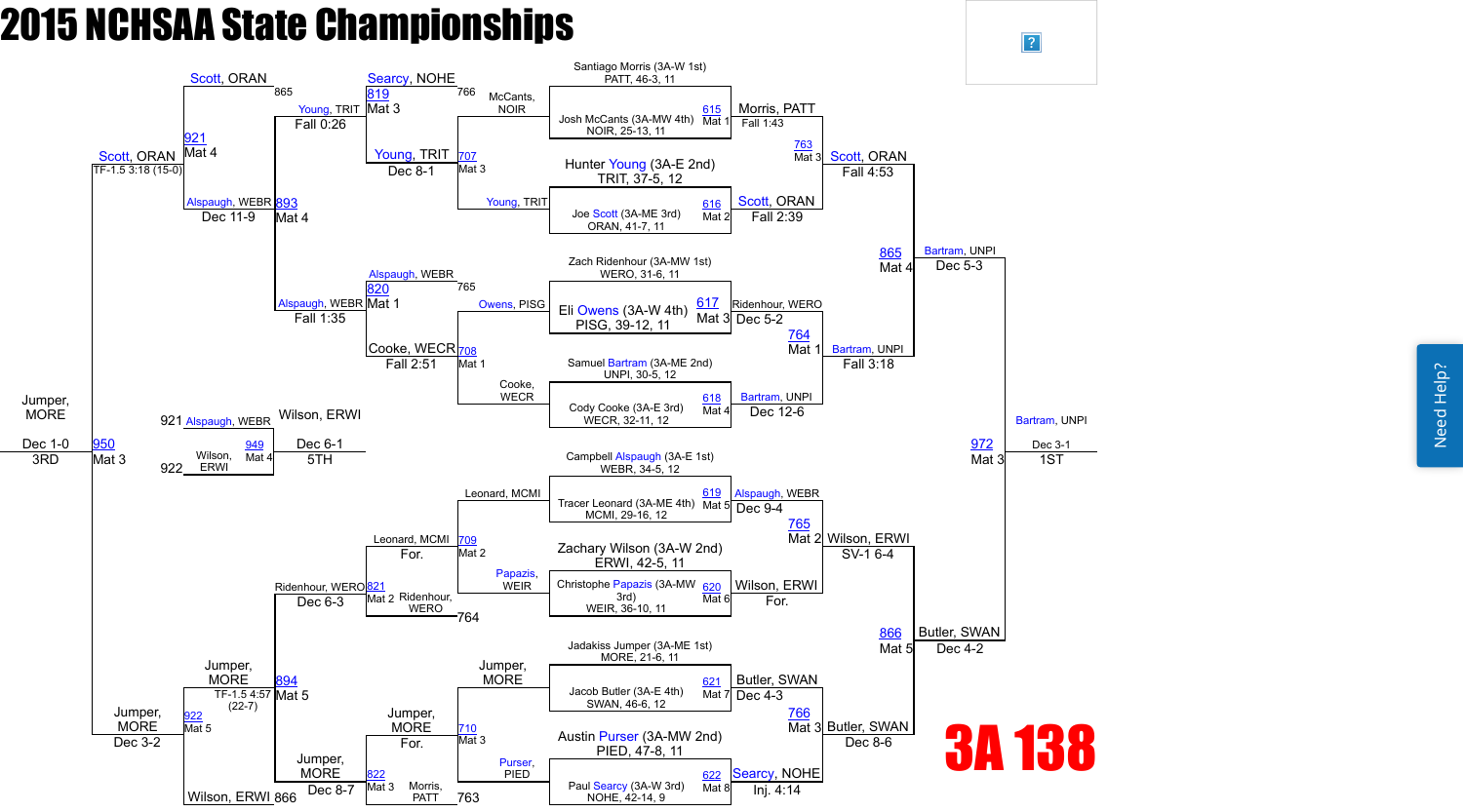

 $\vert$ ?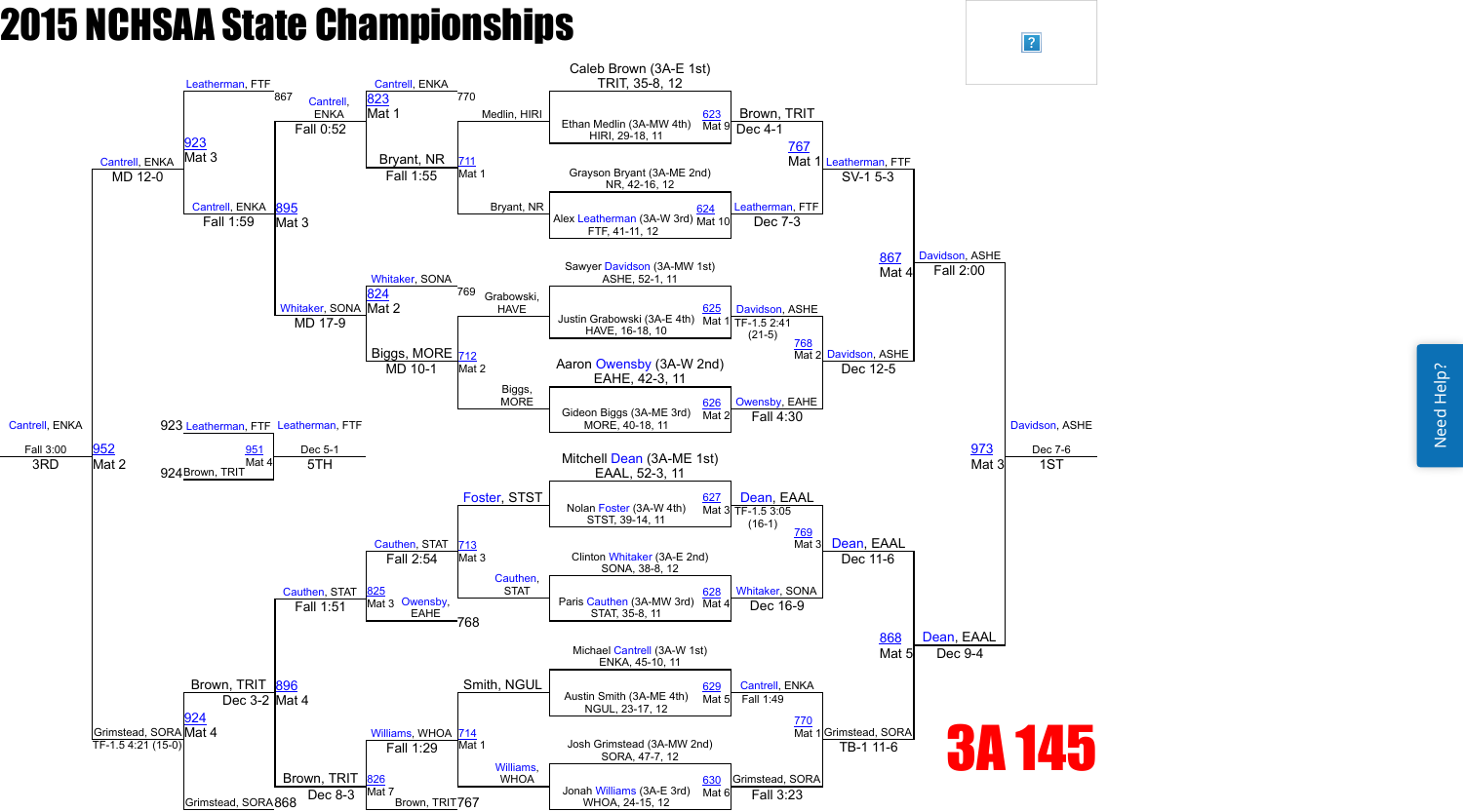Need Help? Need Help?



 $\overline{?}$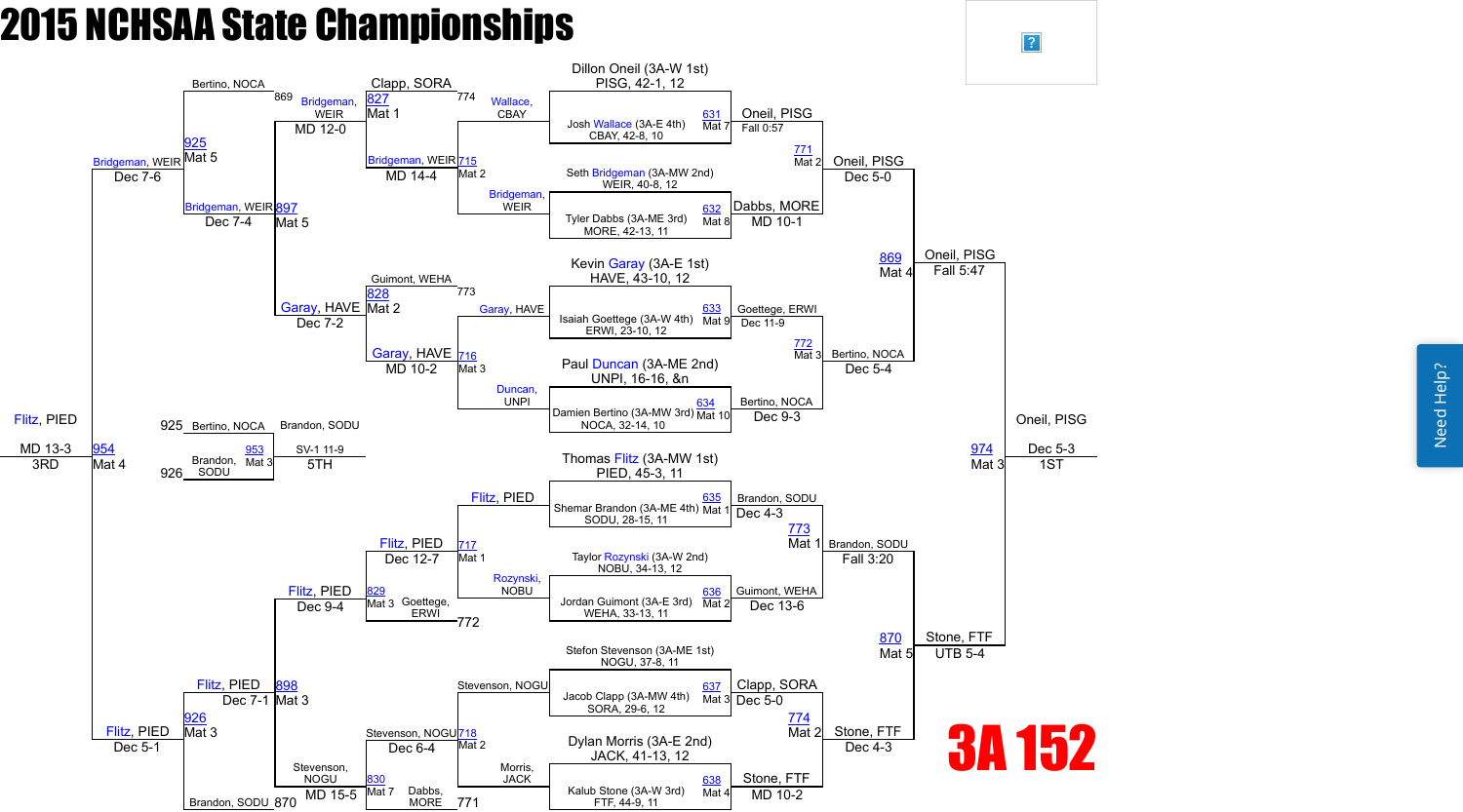Need Help? Need Help?



 $\sqrt{?}$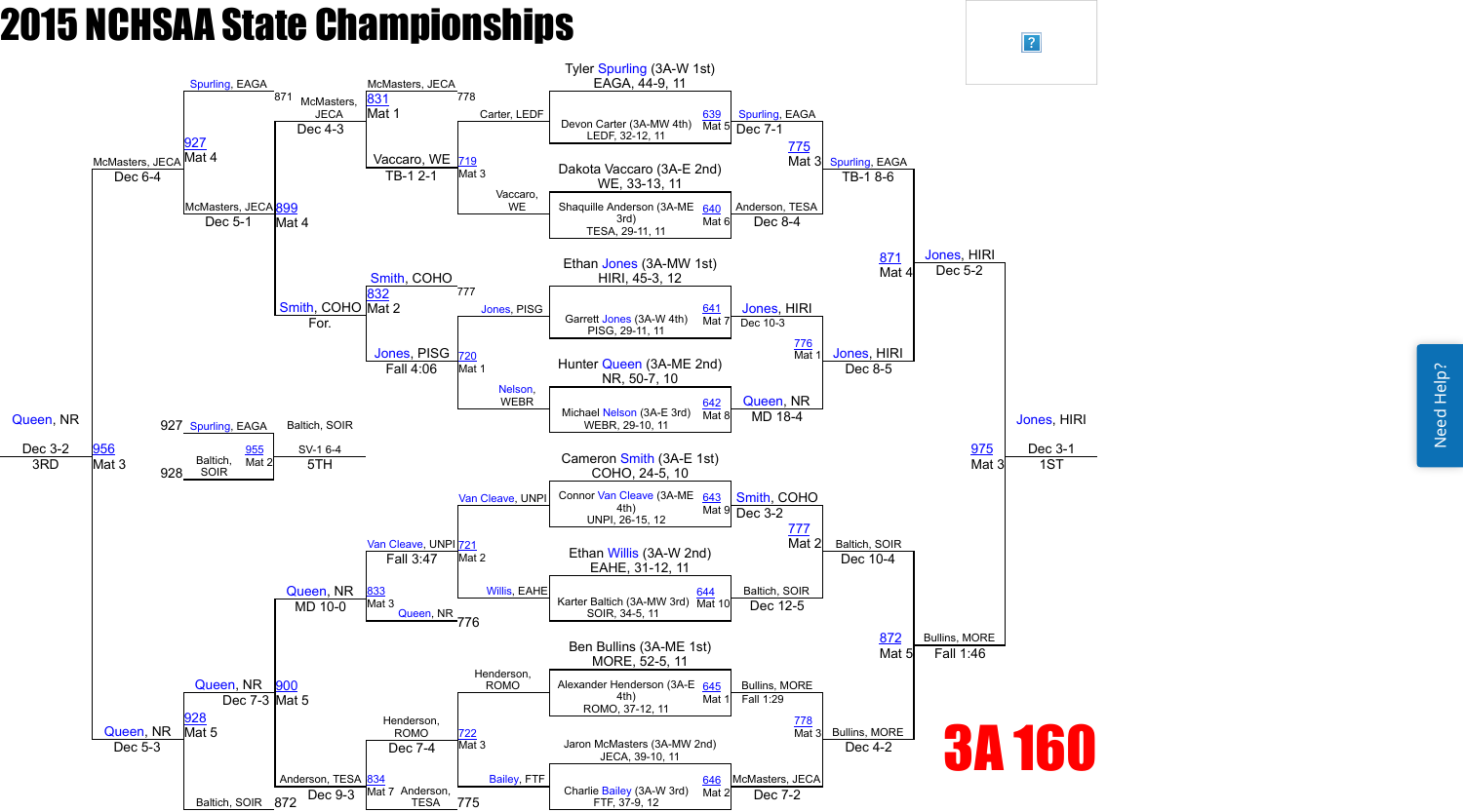Need Help? Need Help?



 $\overline{?}$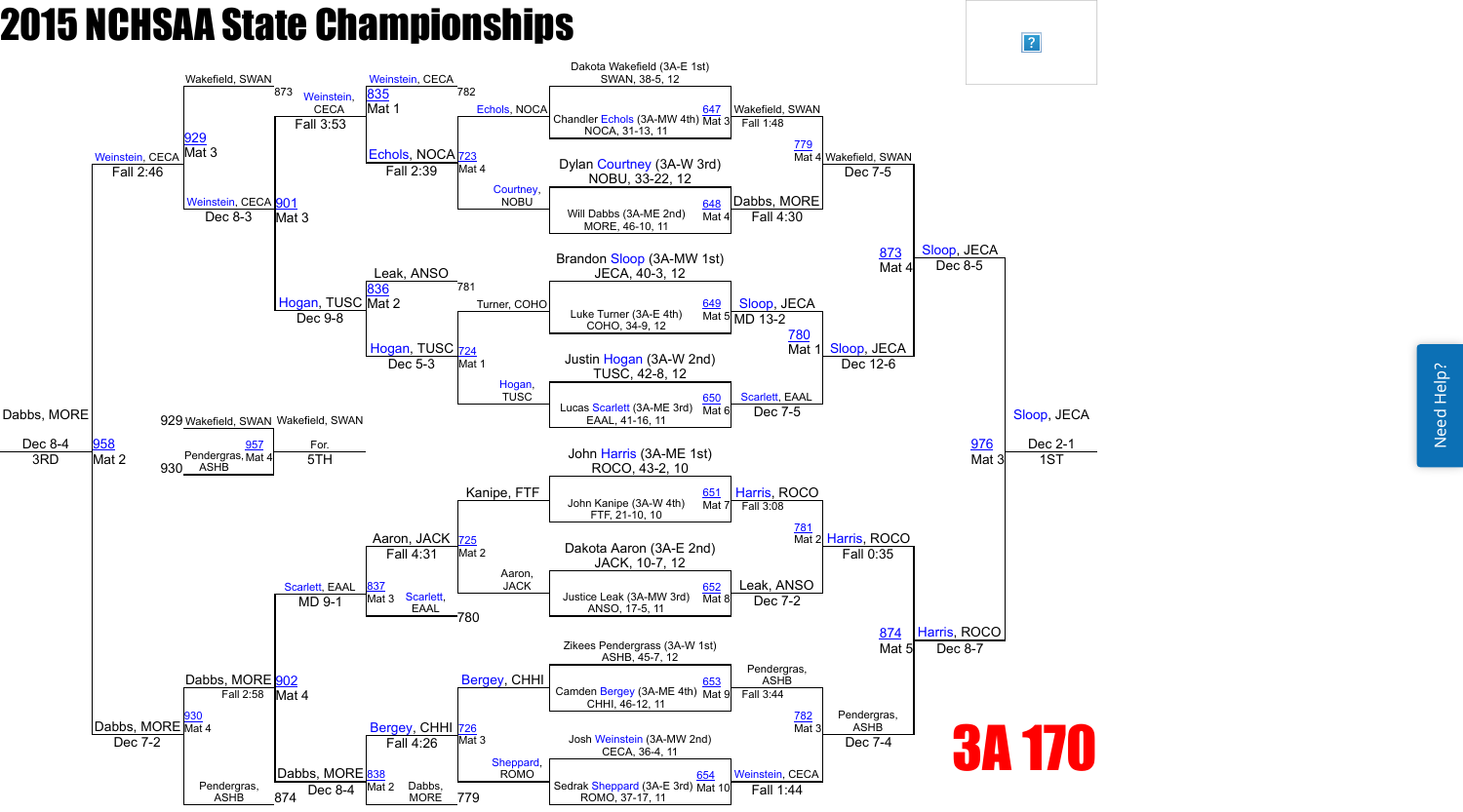

 $\sqrt{?}$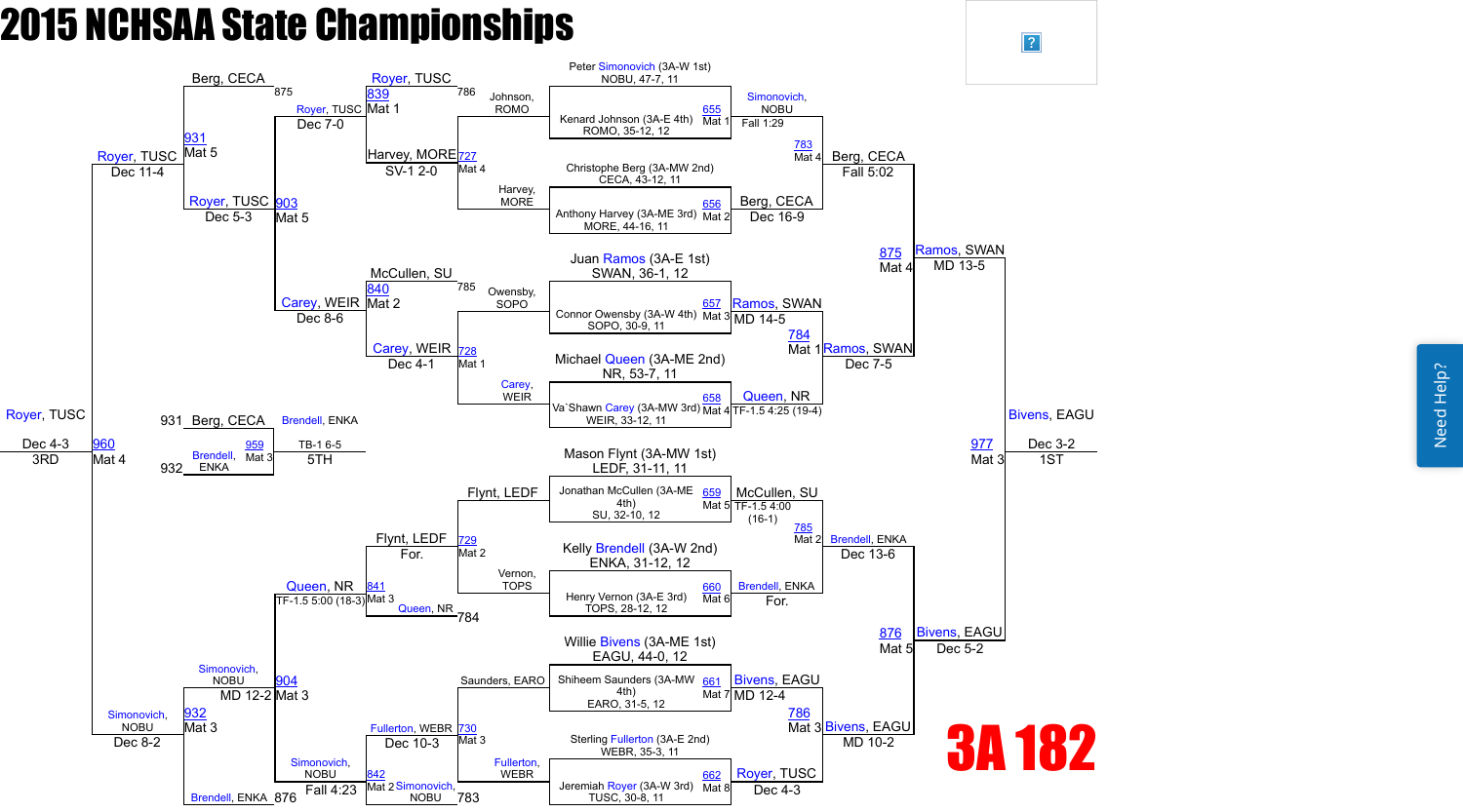Need Help? Need Help?



 $\vert$ ?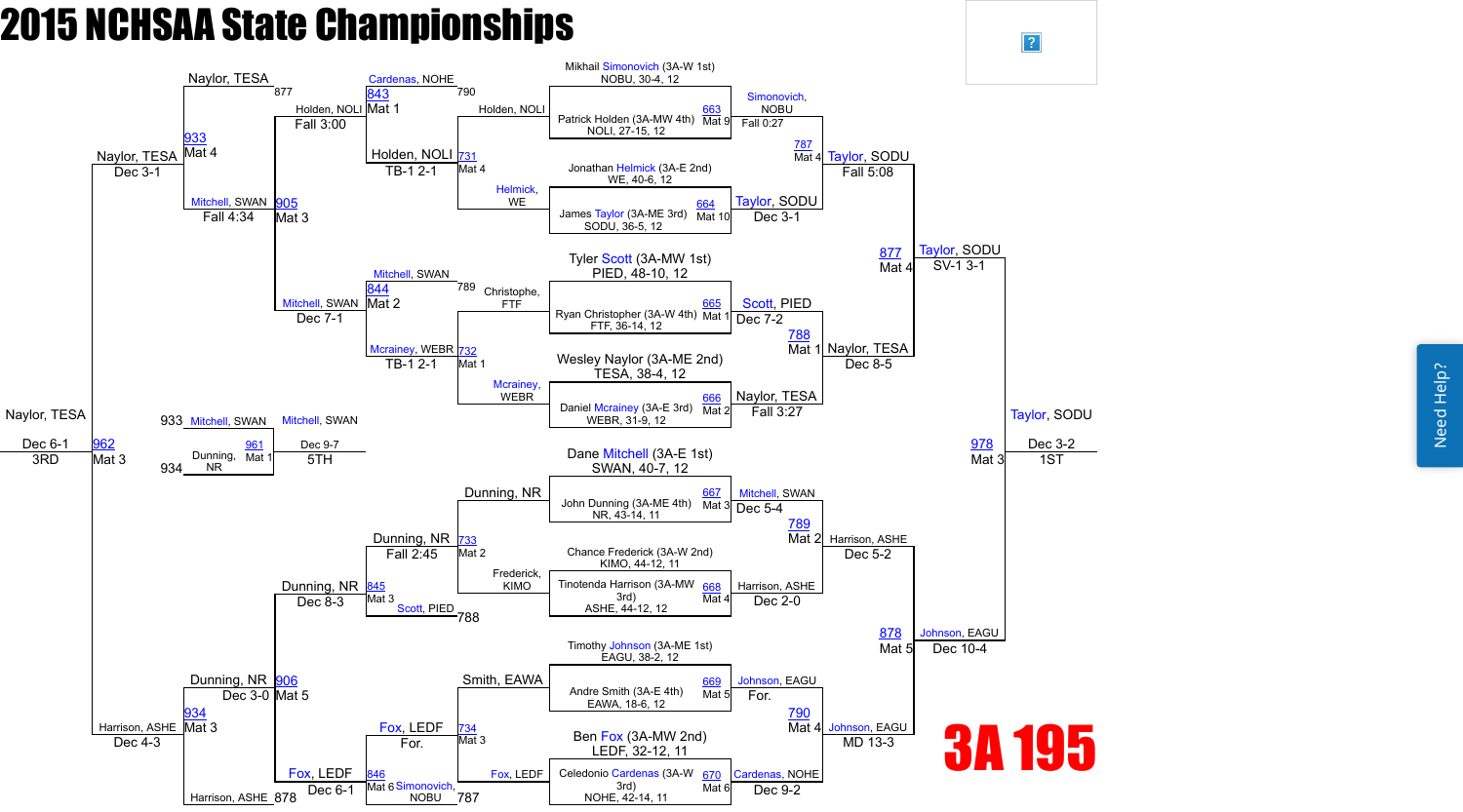

 $\vert$ ?